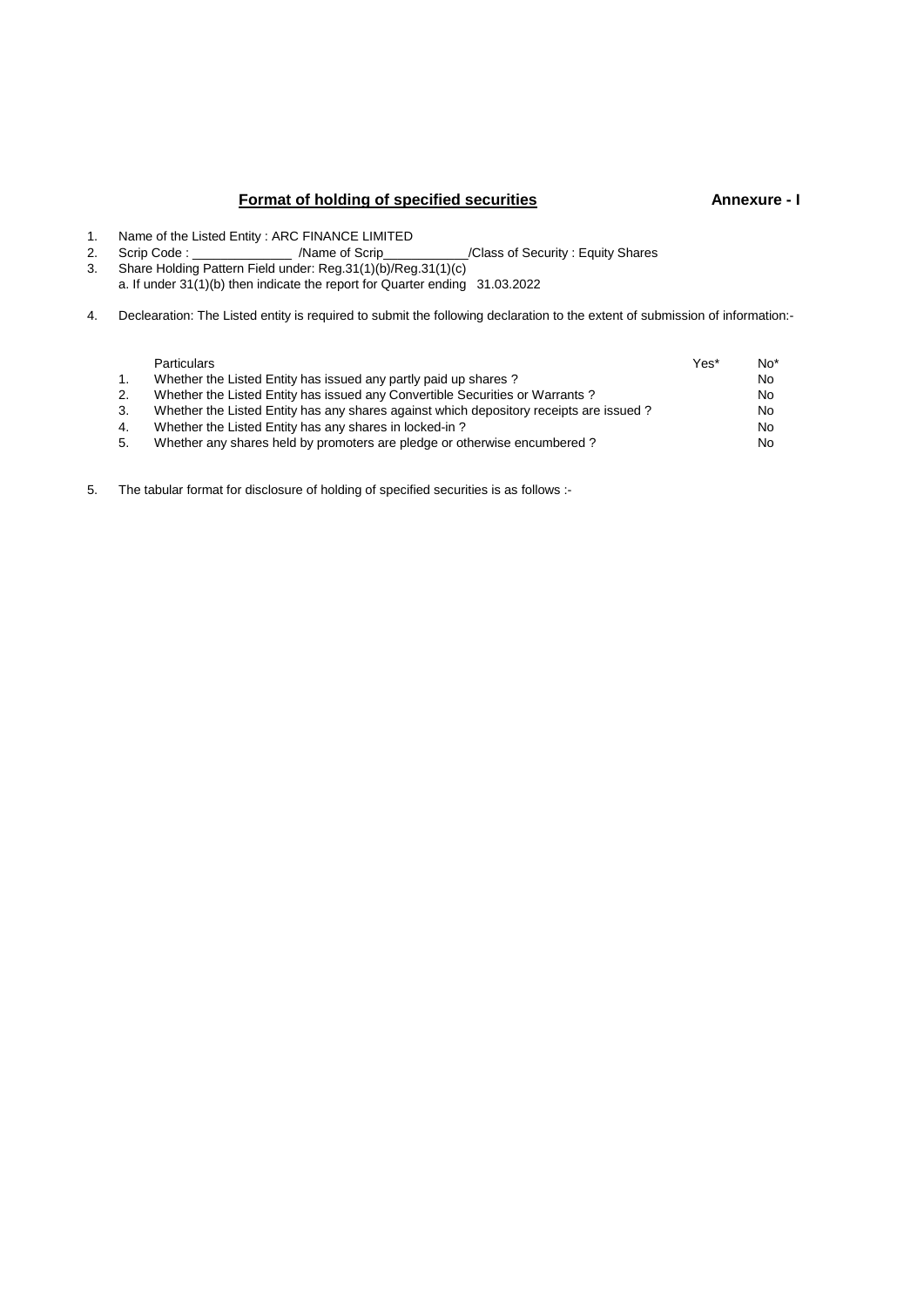## Table I - Summary Statement holding of specified securities

| Categ              | Category of shareholder            | Nos. of   | No. of fully paid-up  |                |            | No. of No. of shares Total nos. shares held Shareholding |                                         |                |                      | Number of Voting Rights held in each class of securities |                 | No. of         | Shareholding as a % assuming             | Number of |                         |                       | Number of     | Number of equity shares |
|--------------------|------------------------------------|-----------|-----------------------|----------------|------------|----------------------------------------------------------|-----------------------------------------|----------------|----------------------|----------------------------------------------------------|-----------------|----------------|------------------------------------------|-----------|-------------------------|-----------------------|---------------|-------------------------|
| ory                | (II)                               | sharehold | equity shares held    | partly         | underlying | $(VII) = (IV)+(V)+(VII)$                                 | as a % of                               |                |                      | (IX)                                                     |                 | <b>Shares</b>  | full conversion of convertible           |           | <b>Locked in shares</b> | <b>Shares pledged</b> |               | held in dematerialized  |
| (1)                |                                    | ers       | (IV)                  | paid-up        | Depository |                                                          | total no. of                            |                |                      |                                                          |                 | Underly        | securities (as a percentage of           |           | (XII)                   | or otherwise          |               | form                    |
|                    |                                    | (III)     |                       | equity         | Receipt    |                                                          | shares                                  |                |                      |                                                          |                 | ng             | diluted share capital)                   |           |                         | encumbered<br>T       |               | (XIV)                   |
|                    |                                    |           |                       | shares<br>held | (VI)       |                                                          | <i><b>(calculated)</b></i><br>per SCRR, |                | No. of Voting Rights |                                                          | Total as a %    | convert<br>ble | $(XI) = (VII) + (X)$ as a % of $(A+B+C)$ | No.       | As a $%$                | No.                   | As a %        |                         |
|                    |                                    |           |                       | (V)            |            |                                                          | 1957)                                   |                |                      |                                                          |                 | securiti       |                                          | (a)       | of total                | (a)                   | of total      |                         |
|                    |                                    |           |                       |                |            |                                                          | (VIII) As a %                           | Class eg: Eq.  | Class eg:y           | Total                                                    | $(A+B+C)$       | es             |                                          |           | <b>Shares</b>           |                       | <b>Shares</b> |                         |
|                    |                                    |           |                       |                |            |                                                          | of $(A+B+C2)$                           |                |                      |                                                          |                 | (Includ        |                                          |           | held                    |                       | held<br>(b)   |                         |
|                    |                                    |           |                       |                |            |                                                          |                                         |                |                      |                                                          |                 | ng             |                                          |           |                         |                       |               |                         |
|                    |                                    |           |                       |                |            |                                                          |                                         |                |                      |                                                          |                 | Warrant        |                                          |           |                         |                       |               |                         |
|                    |                                    |           |                       |                |            |                                                          |                                         |                |                      |                                                          |                 |                |                                          |           |                         |                       |               |                         |
|                    |                                    |           |                       |                |            |                                                          |                                         |                |                      |                                                          |                 | (X)            |                                          |           |                         |                       |               |                         |
|                    |                                    |           |                       |                |            |                                                          |                                         |                |                      |                                                          |                 |                |                                          |           |                         |                       |               |                         |
|                    |                                    |           |                       |                |            |                                                          |                                         |                |                      |                                                          |                 |                |                                          |           |                         |                       |               |                         |
|                    |                                    |           |                       |                |            |                                                          |                                         |                |                      |                                                          |                 |                |                                          |           |                         |                       |               |                         |
| (A)                | Promoter & Promoters Group         |           | 60718750.0000         |                |            | 60718750.0000                                            | 12.0247                                 | 60718750.0000  |                      | 60718750.0000                                            | 12.0247         |                | 12.0247                                  |           |                         |                       |               | 60718750.0000           |
| $\overline{1}$ (C) | Public                             | 46599     | 444231250.0000        |                |            | 444231250.0000                                           | 87.9753                                 | 444231250.0000 |                      | 444231250.0000                                           | 87.9753         |                | 87.9753                                  |           |                         |                       |               | 442451430.0000          |
|                    | Non Promoter-Non Public            |           |                       |                |            |                                                          |                                         |                |                      |                                                          |                 |                |                                          |           |                         |                       |               |                         |
|                    | (C1) Shares underlying DRs         |           |                       |                |            |                                                          |                                         |                |                      |                                                          |                 |                |                                          |           |                         |                       |               |                         |
|                    | (C2) Shares held by Employee Trust |           |                       |                |            |                                                          |                                         |                |                      |                                                          |                 |                |                                          |           |                         |                       |               |                         |
|                    | $Total :=$                         | 46601     | 504950000.0000 0.0000 |                |            | 504950000.0000                                           | 100.0000                                | 504950000.0000 |                      | 504950000.0000                                           | 100.0000 0.0000 |                | 100.0000 0.0000 0.0000 0.0000 0.0000     |           |                         |                       |               | 503170180.0000          |
|                    |                                    |           |                       |                |            |                                                          |                                         |                |                      |                                                          |                 |                |                                          |           |                         |                       |               |                         |
|                    |                                    |           |                       |                |            |                                                          |                                         |                |                      |                                                          |                 |                |                                          |           |                         |                       |               |                         |
|                    | Actual Holder->                    | 47861     |                       |                |            |                                                          |                                         |                |                      |                                                          |                 |                |                                          |           |                         |                       |               |                         |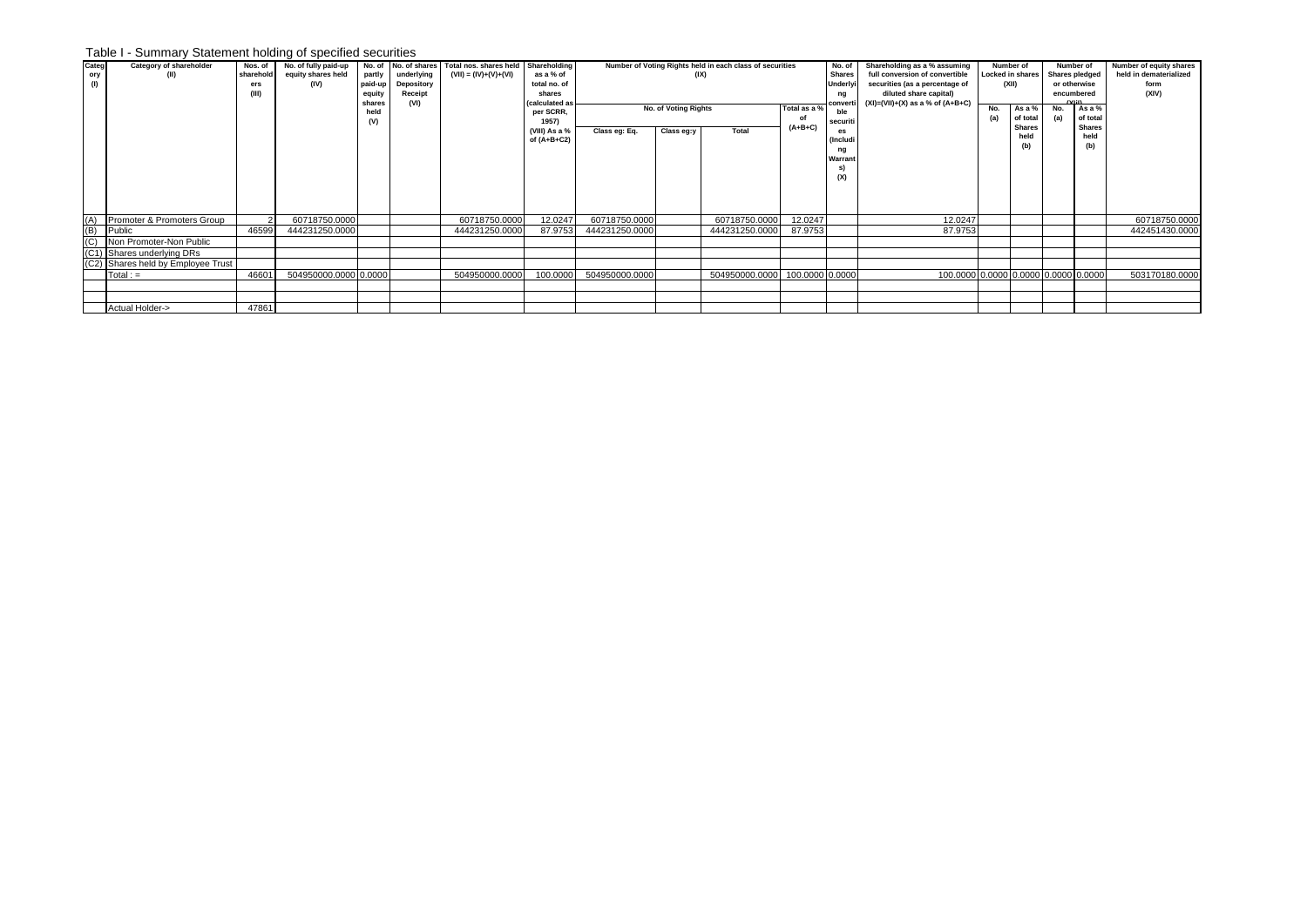## **Table II - Statement showing shareholding pattern of the Promoter and Promoter Group**

|                | rabic ii - olalchicht showing sharcholaing pattern or the Fromoter and Fromoter Group |                                 |             |                         |                                                          |               |                   |                           |                              |               |                      |                                                                  |            |                             |                                 |                                     |              |                                                     |              |                                    |
|----------------|---------------------------------------------------------------------------------------|---------------------------------|-------------|-------------------------|----------------------------------------------------------|---------------|-------------------|---------------------------|------------------------------|---------------|----------------------|------------------------------------------------------------------|------------|-----------------------------|---------------------------------|-------------------------------------|--------------|-----------------------------------------------------|--------------|------------------------------------|
|                | Category & Name of shareholders                                                       | Entity ID. (i.e.<br>Promoter OR | PAN<br>(II) | Nos. of<br>shareholders | No. of fully paid-up No. of partly<br>equity shares held | paid-up       | Nos. of<br>shares | Total nos. shares<br>held | Shareholding<br>% calculated |               |                      | Number of Voting Rights held in each class of securities<br>(IX) |            | No. of Shares<br>Underlying | Shareholding as<br>a % assuming | Number of Locked in shares<br>(XII) |              | Number of Shares pledged or<br>otherwise encumbered |              | Number of equity<br>shares held in |
|                |                                                                                       | <b>Promoter Group</b>           |             | <b>CHID</b>             | (IV)                                                     | equity share: | underlying        | $(VII) = (IV)+(V)+(VI)$   | as per SCRR                  |               |                      |                                                                  |            | Outstanding                 | full conversion                 |                                     |              | (Xli)                                               |              | dematerialized form                |
|                |                                                                                       | Entity)                         |             |                         |                                                          |               | <b>Depository</b> |                           | 1957                         |               |                      |                                                                  |            | convertible                 | of convertible                  |                                     |              |                                                     |              | (XIV)                              |
|                |                                                                                       |                                 |             |                         |                                                          | (V)           | Receipt           |                           | As a % of                    |               |                      |                                                                  |            | securities                  | securities (as a                |                                     |              |                                                     |              |                                    |
|                |                                                                                       |                                 |             |                         |                                                          |               | (VI)              |                           | $(A+B+C2)$                   |               |                      |                                                                  |            | (Including                  | percentage of                   |                                     |              |                                                     |              |                                    |
|                |                                                                                       |                                 |             |                         |                                                          |               |                   |                           | (VIII)                       |               | No. of Voting Rights |                                                                  | Total as a | Warrants)                   | diluted share                   | No.                                 | As a % of    | No.                                                 | As a % of    |                                    |
|                |                                                                                       |                                 |             |                         |                                                          |               |                   |                           |                              |               |                      |                                                                  | of Total   | (X)                         | capital)                        | (a)                                 | total Shares | (a)                                                 | total Shares |                                    |
|                |                                                                                       |                                 |             |                         |                                                          |               |                   |                           |                              | Class         | Class                | Total                                                            | Voting     |                             | $(XI) =$                        |                                     | held         |                                                     | held         |                                    |
|                |                                                                                       |                                 |             |                         |                                                          |               |                   |                           |                              | (Eq.)         |                      |                                                                  | rights     |                             | (VII)+(X) as a %                |                                     | (b)          |                                                     | (b)          |                                    |
|                |                                                                                       |                                 |             |                         |                                                          |               |                   |                           |                              |               |                      |                                                                  |            |                             |                                 |                                     |              |                                                     |              |                                    |
|                |                                                                                       |                                 |             |                         |                                                          |               |                   |                           |                              |               |                      |                                                                  |            |                             | $(A+B+C)$                       |                                     |              |                                                     |              |                                    |
|                |                                                                                       |                                 |             |                         |                                                          |               |                   |                           |                              |               |                      |                                                                  |            |                             |                                 |                                     |              |                                                     |              |                                    |
|                |                                                                                       |                                 |             |                         |                                                          |               |                   |                           |                              |               |                      |                                                                  |            |                             |                                 |                                     |              |                                                     |              |                                    |
| (1)            | <b>INDIAN:</b>                                                                        |                                 |             |                         |                                                          |               |                   |                           |                              |               |                      |                                                                  |            |                             |                                 |                                     |              |                                                     |              |                                    |
|                |                                                                                       |                                 |             |                         |                                                          |               |                   |                           |                              |               |                      |                                                                  |            |                             |                                 |                                     |              |                                                     |              |                                    |
| (a)            | Individuals / HUF                                                                     |                                 |             | 0.0000                  | 0.0000                                                   | 0.0000        | 0.0000            | 0.0000                    | 0.0000                       | 0.0000        | 0.0000               | 0.0000                                                           | 0.0000     | 0.0000                      | 0.0000                          | 0.0000                              | 0.0000       | 0.0000                                              | 0.0000       | 0.0000                             |
| (b)            | Central Govt./State Govt.(s)                                                          |                                 |             | 0.0000                  | 0.0000                                                   | 0.0000        | 0.0000            | 0.0000                    | 0.0000                       | 0.0000        | 0.0000               | 0.0000                                                           | 0.0000     | 0.0000                      | 0.0000                          | 0.0000                              | 0.0000       | 0.0000                                              | 0.0000       | 0.0000                             |
| $\overline{c}$ | Financial Institutions / Banks                                                        |                                 |             | 0.0000                  | 0.0000                                                   | 0.0000        | 0.0000            | 0.0000                    | 0.0000                       | 0.0000        | 0.0000               | 0.0000                                                           | 0.0000     | 0.0000                      | 0.0000                          | 0.0000                              | 0.0000       | 0.0000                                              | 0.0000       | 0.0000                             |
| (d)            | Any Other (specify)                                                                   |                                 |             |                         |                                                          |               |                   |                           |                              |               |                      |                                                                  |            |                             |                                 |                                     |              |                                                     |              |                                    |
|                | <b>Bodies Corporate</b>                                                               |                                 |             |                         |                                                          |               |                   |                           |                              |               |                      |                                                                  |            |                             |                                 |                                     |              |                                                     |              |                                    |
|                |                                                                                       |                                 |             |                         |                                                          |               |                   |                           |                              |               |                      |                                                                  |            |                             |                                 |                                     |              |                                                     |              |                                    |
|                | S K GROWTH FUND PVT LTD Promoter Group AADCS6569C                                     |                                 |             |                         | 718750,0000                                              | 0.0000        | 0.0000            | 718750,0000               | 0.1423                       | 718750,0000   | 0.0000               | 718750,0000                                                      | 0.1423     | 0.0000                      | 0.1423                          | 0.0000                              | 0.0000       | 0.0000                                              | 0.0000       | 718750.0000                        |
|                | VAIBHAVLAXMI VANIJYA PRIV Promoter Group AACCV7461K                                   |                                 |             |                         | 60000000.0000                                            | 0.0000        | 0.0000            | 60000000.0000             | 11.8824                      | 60000000.0000 | 0.0000               | 60000000.0000                                                    | 11.8824    | 0.0000                      | 11,8824                         | 0.0000                              | 0.0000       | 0.0000                                              | 0.0000       | 60000000.0000                      |
|                | TOTAL :===                                                                            |                                 |             | 2.0000                  | 60718750.0000                                            | 0.0000        | 0.0000            | 60718750,0000             | 12.0247                      | 60718750,0000 | 0.0000               | 60718750.0000                                                    | 12.0247    | 0.0000                      | 12.0247                         | 0.0000                              |              | 0.0000                                              | 0.0000       | 60718750.0000                      |
|                |                                                                                       |                                 |             |                         |                                                          |               |                   |                           |                              |               |                      |                                                                  |            |                             |                                 |                                     |              |                                                     |              |                                    |
|                | Mutual Fund                                                                           |                                 |             | 0.0000                  | 0.0000                                                   | 0.0000        | 0.0000            | 0.0000                    | 0.0000                       | 0.0000        | 0.0000               | 0.0000                                                           | 0.0000     | 0.0000                      | 0.0000                          | 0.000                               | 0.0000       | 0.0000                                              | 0.0000       | 0.0000                             |
|                | Trust                                                                                 |                                 |             | 0.0000                  | 0.0000                                                   | 0.000         | 0.0000            | 0.0000                    | 0.0000                       | 0.0000        | 0.0000               | 0.0000                                                           | 0.0000     | 0.0000                      | 0.0000                          | 0.0000                              | 0.0000       | 0.0000                                              | 0.0000       | 0.0000                             |
|                | Others                                                                                |                                 |             | 0.0000                  | 0.000                                                    | 0.0000        | 0.0000            | 0.0000                    | 0.0000                       | 0.0000        | 0.0000               | 0.0000                                                           | 0.0000     | 0.0000                      | 0.0000                          | 0.000                               | 0.0000       | 0.0000                                              | 0.0000       | 0.0000                             |
|                | Sub Total (A)(1) :                                                                    |                                 |             | 2.0000                  | 60718750,0000                                            | 0.0000        | 0.0000            | 60718750,0000             | 12.0247                      | 60718750,0000 | 0.0000               | 60718750,0000                                                    | 12.0247    | 0.0000                      | 12.0247                         | 0.0000                              | 0.0000       | 0.0000                                              | 0.0000       | 60718750,0000                      |
|                |                                                                                       |                                 |             |                         |                                                          |               |                   |                           |                              |               |                      |                                                                  |            |                             |                                 |                                     |              |                                                     |              |                                    |
| (2)            | <b>FOREIGN</b>                                                                        |                                 |             |                         |                                                          |               |                   |                           |                              |               |                      |                                                                  |            |                             |                                 |                                     |              |                                                     |              |                                    |
|                |                                                                                       |                                 |             |                         |                                                          |               |                   |                           |                              |               |                      |                                                                  |            |                             |                                 |                                     |              |                                                     |              |                                    |
| (a)            | NRI / Foreign Individuals                                                             |                                 |             | 0.0000                  | 0.0000                                                   | 0.0000        | 0.0000            | 0.0000                    | 0.0000                       | 0.0000        | 0.0000               | 0.0000                                                           | 0.0000     | 0.0000                      | 0.0000                          | 0.0000                              | 0.0000       | 0.0000                                              | 0.0000       | 0.0000                             |
| (b)            | Foreign.Govt.-Promoter                                                                |                                 |             | 0.0000                  | 0.0000                                                   | 0.0000        | 0.0000            | 0.0000                    | 0.0000                       | 0.0000        | 0.0000               | 0.0000                                                           | 0.0000     | 0.0000                      | 0.0000                          | 0.0000                              | 0.0000       | 0.0000                                              | 0.0000       | 0.0000                             |
| (c)            | Foreign Inst. Invst. (FIIs)                                                           |                                 |             | 0.0000                  | 0.0000                                                   | 0.0000        | 0.0000            | 0.0000                    | 0.0000                       | 0.0000        | 0.0000               | 0.0000                                                           | 0.0000     | 0.0000                      | 0.0000                          | 0.000                               | 0.0000       | 0.0000                                              | 0.0000       | 0.0000                             |
| (d)            | Foreian Portfolio Investor                                                            |                                 |             | 0.0000                  | 0.0000                                                   | 0.0000        | 0.0000            | 0.0000                    | 0.0000                       | 0.0000        | 0.0000               | 0.0000                                                           | 0.0000     | 0.0000                      | 0.0000                          | 0.0000                              | 0.0000       | 0.0000                                              | 0.0000       | 0.0000                             |
| (e)            | Any Other (specify)                                                                   |                                 |             |                         |                                                          |               |                   |                           |                              |               |                      |                                                                  |            |                             |                                 |                                     |              |                                                     |              |                                    |
|                | Foreign Company                                                                       |                                 |             | 0.0000                  | 0.0000                                                   | 0.0000        | 0.0000            | 0.0000                    | 0.0000                       |               | 0.0000 0.0000        | 0.0000                                                           | 0.0000     | 0.0000                      | 0.0000                          | 0.0000                              | 0.0000       | 0.0000                                              | 0.0000       | 0.0000                             |
|                | Overseas Corporate Bodies                                                             |                                 |             | 0.0000                  | 0.0000                                                   | 0.0000        | 0.0000            | 0.0000                    | 0.0000                       | 0.0000        | 0.0000               | 0.0000                                                           | 0.0000     | 0.0000                      | 0.0000                          | 0.0000                              | 0.0000       | 0.0000                                              | 0.0000       | 0.0000                             |
|                | Foreign Bank                                                                          |                                 |             | 0.0000                  | 0.000                                                    | 0.0000        | 0.0000            | 0.0000                    | 0.0000                       | 0.0000        | 0.0000               | 0.0000                                                           | 0.0000     | 0.0000                      | 0.0000                          | 0.000                               | 0.000        | 0.0000                                              | 0.0000       | 0.0000                             |
|                | Sub Total (A)(2)                                                                      |                                 |             | 0.0000                  | 0.000                                                    | 0.000         | 0.0000            | 0.0000                    | 0.0000                       | 0.0000        | 0.0000               | 0.000                                                            | 0.0000     | 0.0000                      | 0.0000                          | 0.000                               | 0.0000       | 0.0000                                              | 0.0000       | 0.0000                             |
|                | Total Shareholding of Promoter and Promoter Group.(A) = (A)(1)                        |                                 |             | 2.0000                  | 60718750,000                                             | 0.000         | 0.0000            | 60718750,0000             | 12.0247                      | 60718750,0000 | 0.0000               | 60718750,0000                                                    | 12.0247    | 0.0000                      | 12.0247                         | 0.000                               | 0.0000       | 0.0000                                              | 0.0000       | 60718750,0000                      |
|                |                                                                                       |                                 |             |                         |                                                          |               |                   |                           |                              |               |                      |                                                                  |            |                             |                                 |                                     |              |                                                     |              |                                    |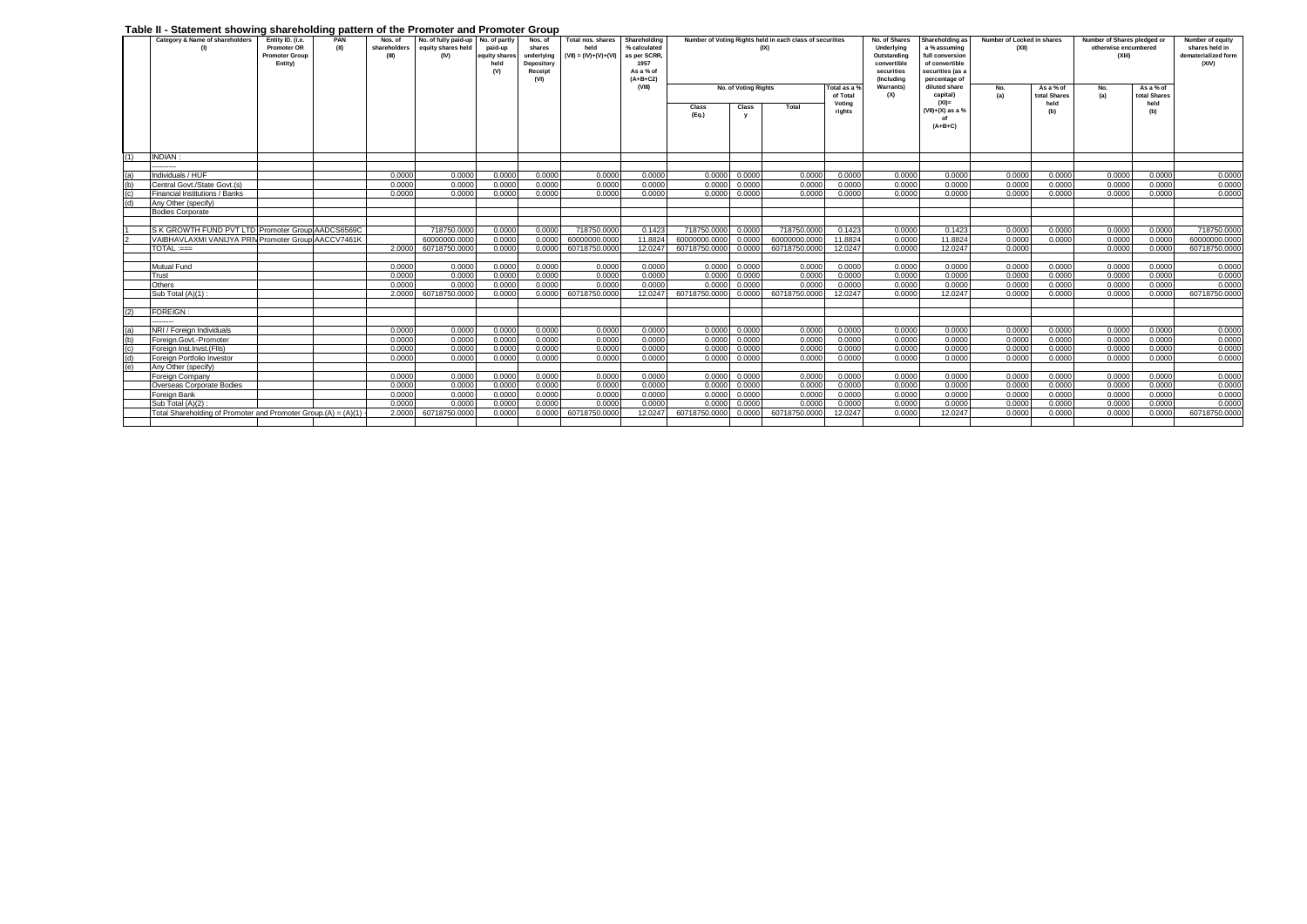|     | . asio in etatomont onoming onaronoranig<br>Category & Name of shareholders | <b>PAN</b>        | Nos. of shareholders | panon n on nno r aphio onaronorao<br>No. of fully paid-up equity | No. of partly    | Nos. of          | Total nos, shares held | Shareholding %   |                        |                      | Number of Voting Rights held in each class of securities |            | No. of                   | Shareholding as a %                | Number of Locked in |                   |     | <b>Number of Shares</b> | <b>Number of equity</b> |
|-----|-----------------------------------------------------------------------------|-------------------|----------------------|------------------------------------------------------------------|------------------|------------------|------------------------|------------------|------------------------|----------------------|----------------------------------------------------------|------------|--------------------------|------------------------------------|---------------------|-------------------|-----|-------------------------|-------------------------|
|     | (1)                                                                         | (II)              | (III)                | shares held                                                      | paid-up          | shares           | (VII) = (IV)+(V)+(VI)  | calculated as    |                        |                      | (IX)                                                     |            | <b>Shares</b>            | assuming full                      | shares              |                   |     | bledged or otherwise    | shares held in          |
|     |                                                                             |                   |                      | (IV)                                                             | quity share:     | underlying       |                        | er SCRR, 1957    |                        |                      |                                                          |            | Underlying               | conversion of                      |                     |                   |     | encumbered              | ematerialized form      |
|     |                                                                             |                   |                      |                                                                  | held             | Depositor        |                        | As a % of        |                        | No. of Voting Rights |                                                          | Total as a | Outstandin               | convertible                        | No.                 | As a % of         | No. | As a % of               | (XIV)                   |
|     |                                                                             |                   |                      |                                                                  | (V)              | Receipt          |                        | $(A+B+C2)$       |                        |                      |                                                          | % of       | g                        | securities (as a                   | (a)                 | total             |     | total                   |                         |
|     |                                                                             |                   |                      |                                                                  |                  | (VI)             |                        | (VIII)           | Class                  | Class                | Total                                                    | Total      | convertible              | percentage of                      |                     | <b>Shares</b>     |     | <b>Shares</b>           |                         |
|     |                                                                             |                   |                      |                                                                  |                  |                  |                        |                  | (Eq.)                  | y                    |                                                          | Votina     | securities<br>(Including | liluted share capital)<br>$(XI) =$ |                     | held<br>(b)       |     | held<br>(b)             |                         |
|     |                                                                             |                   |                      |                                                                  |                  |                  |                        |                  |                        |                      |                                                          | rights     | <b>Warrants)</b>         | $(VII)+(X)$ as a % of              |                     |                   |     |                         |                         |
|     |                                                                             |                   |                      |                                                                  |                  |                  |                        |                  |                        |                      |                                                          |            | (X)                      | $(A+B+C)$                          |                     |                   |     |                         |                         |
|     |                                                                             |                   |                      |                                                                  |                  |                  |                        |                  |                        |                      |                                                          |            |                          |                                    |                     |                   |     |                         |                         |
|     |                                                                             |                   |                      |                                                                  |                  |                  |                        |                  |                        |                      |                                                          |            |                          |                                    |                     |                   |     |                         |                         |
|     |                                                                             |                   |                      |                                                                  |                  |                  |                        |                  |                        |                      |                                                          |            |                          |                                    |                     |                   |     |                         |                         |
|     | (1) Institutions :                                                          |                   |                      |                                                                  |                  |                  |                        |                  |                        |                      |                                                          |            |                          |                                    |                     |                   |     |                         |                         |
|     |                                                                             |                   |                      |                                                                  |                  |                  |                        |                  |                        |                      |                                                          |            |                          |                                    |                     |                   |     |                         |                         |
|     | (a) Mutual Funds / UTI<br>(b) Venture Capital Funds                         |                   | 0.0000<br>0.0000     | 0.0000<br>0.0000                                                 | 0.0000<br>0.0000 | 0.0000<br>0.0000 | 0.0000<br>0.0000       | 0.0000<br>0.0000 | 0.0000<br>0.0000       | 0.0000               | 0.0000<br>0.0000                                         | 0.0000     | 0.0000<br>0.0000         | 0.000C<br>0.0000                   | 0.0000<br>0.0000    | 0.0000<br>0.0000  |     |                         | 0.0000<br>0.0000        |
|     |                                                                             |                   | 0.0000               |                                                                  |                  |                  |                        |                  |                        | 0.0000               |                                                          | 0.0000     |                          | 0.0000                             |                     |                   |     |                         |                         |
|     | (c) Alternate Investment Fund                                               |                   |                      | 0.0000                                                           | 0.0000           | 0.000C           | 0.0000                 | 0.0000           | 0.0000                 | 0.0000               | 0.0000                                                   | 0.0000     | 0.0000                   |                                    | 0.0000              | 0.0000            |     |                         | 0.0000                  |
|     | (d) Foreign Venture Capital Investor                                        |                   | 0.0000<br>0.0000     | 0.0000                                                           | 0.0000           | 0.0000           | 0.0000                 | 0.0000           | 0.0000                 | 0.0000               | 0.0000                                                   | 0.0000     | 0.0000                   | 0.000C                             | 0.0000              | 0.0000            |     |                         | 0.0000                  |
|     | (e) Foreign Portfolio Investor                                              |                   |                      | 0.0000                                                           | 0.0000           | 0.0000           | 0.0000                 | 0.0000           | 0.0000                 | 0.000C               | 0.000                                                    | 0.0000     | 0.0000                   | 0.000C                             | 0.0000              | 0.0000            |     |                         | 0.0000                  |
|     | (f) Financial Institutions/Banks                                            |                   | 0.0000               | 0.0000                                                           | 0.0000           | 0.0000           | 0.0000                 | 0.0000           | 0.0000                 | 0.0000               | 0.000                                                    | 0.0000     | 0.0000                   | 0.000C                             | 0.0000              | 0.0000            |     |                         | 0.0000                  |
|     | (g) Insurance Companies                                                     |                   | 0.0000               | 0.0000                                                           | 0.0000           | 0.0000           | 0.0000                 | 0.0000           | 0.0000                 | 0.0000               | 0.0000                                                   | 0.0000     | 0.0000                   | 0.000C                             | 0.0000              | 0.0000            |     |                         | 0.0000                  |
|     | (h) Provident Funds/Pension Funds                                           |                   | 0.0000               | 0.0000                                                           | 0.0000           | 0.0000           | 0.0000                 | 0.0000           | 0.0000                 | 0.000C               | 0.0000                                                   | 0.0000     | 0.0000                   | 0.000C                             | 0.0000              | 0.0000            |     |                         | 0.0000                  |
|     | Any Other (specify)                                                         |                   |                      |                                                                  |                  |                  |                        |                  |                        |                      |                                                          |            |                          |                                    |                     |                   |     |                         |                         |
|     | Foreign Inst.Invst.(FIIs)                                                   |                   | 0.0000               | 0.0000                                                           | 0.0000           | 0.0000           | 0.0000                 | 0.0000           | 0.0000                 | 0.000C               | 0.0000                                                   | 0.0000     | 0.0000                   | 0.000C                             | 0.0000              | 0.0000            |     |                         | 0.0000                  |
|     | Sub Total (B)(1):                                                           |                   | 0.0000               | 0.0000                                                           | 0.0000           | 0.0000           | 0.0000                 | 0.0000           | 0.0000                 | 0.0000               | 0.0000                                                   | 0.0000     | 0.0000                   | 0.0000                             | 0.0000              | 0.0000            |     |                         | 0.0000                  |
|     |                                                                             |                   |                      |                                                                  |                  |                  |                        |                  |                        |                      |                                                          |            |                          |                                    |                     |                   |     |                         |                         |
|     | (2) Central Govt./State Govt.,                                              |                   |                      |                                                                  |                  |                  |                        |                  |                        |                      |                                                          |            |                          |                                    |                     |                   |     |                         |                         |
|     | President of India                                                          |                   |                      |                                                                  |                  |                  |                        |                  |                        |                      |                                                          |            |                          |                                    |                     |                   |     |                         |                         |
|     |                                                                             |                   | 0.0000               | 0.0000                                                           | 0.0000           | 0.0000           | 0.000                  | 0.0000           | 0.0000                 | 0.0000               | 0.0000                                                   | 0.0000     | 0.0000                   | 0.0000                             | 0.0000              | 0.0000            |     |                         | 0.0000                  |
|     | Sub Total (B)(2):                                                           |                   | 0.0000               | 0.0000                                                           | 0.0000           | 0.0000           | 0.0000                 | 0.0000           | 0.0000                 | 0.0000               | 0.0000                                                   | 0.0000     | 0.0000                   | 0.000C                             | 0.0000              | 0.0000            |     |                         | 0.0000                  |
|     |                                                                             |                   |                      |                                                                  |                  |                  |                        |                  |                        |                      |                                                          |            |                          |                                    |                     |                   |     |                         |                         |
|     | (3) Non-institutions :                                                      |                   |                      |                                                                  |                  |                  |                        |                  |                        |                      |                                                          |            |                          |                                    |                     |                   |     |                         |                         |
|     |                                                                             |                   |                      |                                                                  |                  |                  |                        |                  |                        |                      |                                                          |            |                          |                                    |                     |                   |     |                         |                         |
| (a) | Individuals -                                                               |                   |                      |                                                                  |                  |                  |                        |                  |                        |                      |                                                          |            |                          |                                    |                     |                   |     |                         |                         |
|     | i) Indv.shareholders holding                                                |                   |                      |                                                                  |                  |                  |                        |                  |                        |                      |                                                          |            |                          |                                    |                     |                   |     |                         |                         |
|     | nominal share capital upto                                                  |                   |                      |                                                                  |                  |                  |                        |                  |                        |                      |                                                          |            |                          |                                    |                     |                   |     |                         |                         |
|     | Rs. 2 Lakh.                                                                 |                   |                      |                                                                  |                  |                  |                        |                  |                        |                      |                                                          |            |                          |                                    |                     |                   |     |                         |                         |
|     | i) Holding 1% and above :                                                   |                   |                      |                                                                  |                  |                  |                        |                  |                        |                      |                                                          |            |                          |                                    |                     |                   |     |                         |                         |
|     |                                                                             |                   |                      |                                                                  |                  |                  |                        |                  |                        |                      |                                                          |            |                          |                                    |                     |                   |     |                         |                         |
|     | TOTAL :===                                                                  |                   | 0.0000               | 0.0000                                                           | 0.0000           | 0.0000           | 0.0000                 | 0.0000           | 0.0000                 | 0.0000               | 0.0000                                                   | 0.0000     | 0.0000                   | 0.0000                             | 0.0000              |                   |     |                         | 0.0000                  |
|     | ii) Holding Less than 1%                                                    |                   |                      |                                                                  |                  |                  |                        |                  |                        |                      |                                                          |            |                          |                                    |                     |                   |     |                         |                         |
|     |                                                                             |                   | 46359.0000           | 118959810.0000                                                   | 0.0000           | 0.0000           | 118959810.0000         |                  | 23.5587 118959810.0000 |                      | 0.0000 118959810.0000                                    | 23.5587    | 0.0000                   | 23.5587                            | 0.0000              |                   |     |                         | 118018990.0000          |
|     |                                                                             |                   |                      |                                                                  |                  |                  |                        |                  |                        |                      |                                                          |            |                          |                                    |                     |                   |     |                         |                         |
|     | $TOTAL := ==$                                                               |                   | 46359.0000           | 118959810.0000                                                   | 0.0000           | 0.0000           | 118959810.0000         |                  | 23.5587 118959810.0000 |                      | 0.0000 118959810.0000                                    | 23.5587    | 0.0000                   | 23.5587                            | 0.0000              |                   |     |                         | 118018990.0000          |
|     |                                                                             |                   |                      |                                                                  |                  |                  |                        |                  |                        |                      |                                                          |            |                          |                                    |                     |                   |     |                         |                         |
|     | ii) Indv.shareholders holding                                               |                   |                      |                                                                  |                  |                  |                        |                  |                        |                      |                                                          |            |                          |                                    |                     |                   |     |                         |                         |
|     | nominal share capital in                                                    |                   |                      |                                                                  |                  |                  |                        |                  |                        |                      |                                                          |            |                          |                                    |                     |                   |     |                         |                         |
|     | excess of Rs. 2 Lakh.                                                       |                   |                      |                                                                  |                  |                  |                        |                  |                        |                      |                                                          |            |                          |                                    |                     |                   |     |                         |                         |
|     |                                                                             |                   |                      |                                                                  |                  |                  |                        |                  |                        |                      |                                                          |            |                          |                                    |                     |                   |     |                         |                         |
|     | <b>VIJAYKUMAR JAIN</b>                                                      | AAMPJ0011C        |                      | 201000.0000                                                      | 0.0000           | 0.0000           | 201000.0000            | 0.0398           | 201000.0000            | 0.0000               | 201000.0000                                              | 0.0398     | 0.0000                   | 0.0398                             | 0.0000              | 0.0000            |     |                         | 201000.0000             |
|     | AMIT JHUNJHUNWALA                                                           | AOLPA2626R        |                      | 206950.000                                                       | 0.0000           | 0.0000           | 206950.0000            | 0.041            | 206950.0000            | 0.0000               | 206950.0000                                              | 0.0410     | 0.0000                   | 0.0410                             | 0.0000              | 0.0000            |     |                         | 206950.0000             |
|     | PARSHOTTAMBHAI PREMJIBHAI RUPA ACXPR3983J                                   |                   |                      | 210000.000                                                       | 0.0000           | 0.0000           | 210000.0000            | 0.041            | 210000.0000            | 0.0000               | 210000.0000                                              | 0.0416     | 0.0000                   | 0.0416                             | 0.0000              | 0.0000            |     |                         | 210000.0000             |
|     | BHAVANABEN ARVINDBHAI PATEL                                                 | APDPP9434R        |                      | 210590.000                                                       | 0.0000           | 0.0000           | 210590.000             | 0.0417           | 210590.0000            | 0.0000               | 210590.000                                               | 0.0417     | 0.0000                   | 0.0417                             | 0.0000              | 0.0000            |     |                         | 210590.0000             |
|     | <b>PRASHANT SINGH</b>                                                       | FTJPS1098K        |                      | 218450.000                                                       | 0.0000           | 0.0000           | 218450.000             | 0.043            | 218450.0000            | 0.0000               | 218450.000                                               | 0.0433     | 0.0000                   | 0.0433                             | 0.0000              | 0.000C            |     |                         | 218450.0000             |
|     | SIDHARTH SOOD                                                               | BXWPS3216C        |                      | 221270.000                                                       | 0.0000           | 0.0000           | 221270.000             | 0.0438           | 221270.0000            | 0.0000               | 221270.000                                               | 0.0438     | 0.0000                   | 0.0438                             | 0.0000              | 0.0000            |     |                         | 221270.0000             |
|     | LILAVATI MAGARAM MEDTIA                                                     | AFQPM0076B        |                      | 223000.0000                                                      | 0.0000           | 0.000C           | 223000.0000            | 0.0442           | 223000.0000            | 0.000                | 223000.0000                                              | 0.0442     | 0.0000                   | 0.0442                             | 0.0000              | 0.0000            |     |                         | 223000.0000             |
|     | <b>SOUMEN TAPAS JANA</b>                                                    | BFDPJ9467B        |                      | 230000.0000                                                      | 0.0000           | 0.0000           | 230000.0000            | 0.0455           | 230000.0000            | 0.000C               | 230000.0000                                              | 0.0455     | 0.0000                   | 0.0455                             | 0.0000              | 0.0000            |     |                         | 230000.0000             |
|     | POKALA NAVEEN                                                               | AEGPN1611L        |                      | 231300.000                                                       | 0.0000           | 0.0000           | 231300.0000            | 0.0458           | 231300.0000            | 0.0000               | 231300.000                                               | 0.0458     | 0.0000                   | 0.0458                             | 0.0000              | 0.0000            |     |                         | 231300.0000             |
|     | 10 NARASIMHARAO MATTAPARTHI                                                 | AOQPM8193J        |                      | 239380.000                                                       | 0.0000           | 0.0000           | 239380.0000            | 0.0474           | 239380.0000            | 0.000                | 239380.000                                               | 0.0474     | 0.0000                   | 0.0474                             | 0.0000              | 0.000C            |     |                         | 239380.0000             |
|     | 11   DARSHAN JAYSUKHLAL MEHTA                                               | ATYPM1144L        |                      | 240000.0000                                                      | 0.0000           | 0.0000           | 240000.0000            | 0.0475           | 240000.0000            | 0.0000               | 240000.000                                               | 0.0475     | 0.0000                   | 0.047                              | 0.0000              | 0.0000            |     |                         | 240000.0000             |
|     | 12 KAILASH CHANDANMAL JAIN                                                  | AADPJ9261B        |                      | 250000.000                                                       | 0.0000           | 0.0000           | 250000.000             | 0.0495           | 250000.0000            | 0.000C               | 250000.000                                               | 0.0495     | 0.0000                   | 0.0495                             | 0.0000              | 0.0000            |     |                         | 250000.0000             |
|     | 13 VISHNU KUMAR AGARWAL                                                     | AFTPA3329N        |                      | 250000.000                                                       | 0.000            | 0.0000           | 250000.000             | 0.0495           | 250000.0000            | 0.0000               | 250000.000                                               | 0.0495     | 0.0000                   | 0.0495                             | 0.0000              | 0.0000            |     |                         | 250000.0000             |
|     | 14 BHARAT HASMUKH CHANDAN                                                   | AMPPC6723R        |                      | 252910.0000                                                      | 0.0000           | 0.000C           | 252910.0000            | 0.0501           | 252910.0000            | 0.000                | 252910.0000                                              | 0.0501     | 0.0000                   | 0.050                              | 0.0000              | 0.0000            |     |                         | 252910.0000             |
|     | 15 MANU PANCHAL BHAI                                                        | ALZPB8573F        |                      | 258010.0000                                                      | 0.0000           | 0.0000           | 258010.0000            | 0.051            | 258010.0000            | 0.000C               | 258010.0000                                              | 0.0511     | 0.0000                   | 0.051'                             | 0.0000              | 0.0000            |     |                         | 258010.0000             |
|     | 16 HARSHA BANGALORE MALLIKARJUNA AQJPM3057E                                 |                   |                      | 300000.000                                                       | 0.000            | 0.000C           | 300000.000             | 0.0594           | 300000.0000            | 0.0000               | 300000.000                                               | 0.0594     | 0.0000                   | 0.0594                             | 0.0000              | 0.0000            |     |                         | 300000.0000             |
|     | 17 SHIVANSHU RAMESHCHANDRA PANDI BJJPP4422L                                 |                   |                      | 300000.0000                                                      | 0.0000           | 0.000C           | 300000.0000            | 0.0594           | 300000.0000            | 0.0000               | 300000.0000                                              | 0.0594     | 0.0000                   | 0.0594                             | 0.0000              | 0.0000            |     |                         | 300000.0000             |
|     | 18 KANISHK AGGRAWAL                                                         | BNFPA2185K        |                      | 300000.0000                                                      |                  | 0.0000 0.0000    | 300000.0000            | 0.0594           | 300000.0000 0.0000     |                      | 300000.0000 0.0594                                       |            | 0.0000                   | 0.0594                             |                     | 0.0000 0.0000     |     |                         | 300000.0000             |
|     | 19 DHAVAL GIRISHBHAI PARMAR                                                 | EPZPP2397F        |                      | 315300.0000                                                      | 0.0000           | 0.0000           | 315300.0000            | 0.0624           | 315300.0000 0.0000     |                      | 315300.0000 0.0624                                       |            | 0.0000                   | 0.0624                             |                     | $0.0000$ $0.0000$ |     |                         | 315300.0000             |
|     | 20 GOLLARAPALYA SAMPANGAIAH BASA BSPPB5539P                                 |                   |                      | 331760.0000                                                      | 0.0000           | 0.0000           | 331760.0000            | 0.0657           | 331760.0000            | 0.0000               | 331760.0000                                              | 0.0657     | 0.0000                   | 0.0657                             | 0.0000              | 0.0000            |     |                         | 331760.0000             |
|     | 21 NAGA GANGARAO ASAPU                                                      | <b>BSQPA7823Q</b> |                      | 345610.0000                                                      | 0.0000           | 0.0000           | 345610.0000            | 0.0684           | 345610.0000            | 0.0000               | 345610.0000                                              | 0.0684     | 0.0000                   | 0.0684                             | 0.0000              | 0.0000            |     |                         | 345610.0000             |
|     | 22 ANEESH PASSI                                                             | AFMPP2493M        |                      | 350000.0000                                                      | 0.0000           | 0.0000           | 350000.0000            | 0.0693           | 350000.0000            | 0.0000               | 350000.0000                                              | 0.0693     | 0.0000                   | 0.0693                             | 0.0000              | 0.0000            |     |                         | 350000.0000             |
|     | 23 MUKESH KUMAR DAGA                                                        | AGLPD1910B        |                      | 350000.0000                                                      | 0.0000           | 0.0000           | 350000.0000            | 0.0693           | 350000.0000            | 0.0000               | 350000.0000                                              | 0.0693     | 0.0000                   | 0.0693                             | 0.0000              | 0.0000            |     |                         | 350000.0000             |
|     | 24 MANISH AMBALAL PATEL                                                     | ARZPP7916Q        |                      | 363030,0000                                                      | 0.0000           | 0.0000           | 363030.000             | 0.0719           | 363030.0000            | 0.0000               | 363030.000                                               | 0.0719     | 0.0000                   | 0.0719                             | 0.0000              | 0.0000            |     |                         | 363030.0000             |
|     | 25 DEEPAK GUPTA                                                             | AEKPG4436J        |                      | 365000.0000                                                      | 0.0000           | 0.0000           | 365000.0000            | 0.0723           | 365000.0000            | 0.0000               | 365000.0000                                              | 0.0723     | 0.0000                   | 0.0723                             | 0.0000              | 0.0000            |     |                         | 365000.0000             |
|     | 26 YUGAM ANURAG RAWAT                                                       | FPCPR1647C        |                      | 387630.0000                                                      | 0.0000           | 0.0000           | 387630.0000            | 0.0768           | 387630.0000            | 0.0000               | 387630.0000                                              | 0.0768     | 0.0000                   | 0.0768                             | 0.0000              | 0.0000            |     |                         | 387630.0000             |
|     | 27 TRIVIKRAM REDDY KOVVURI                                                  | CYEPK6006J        |                      | 388480.000                                                       | 0.000            | 0.0000           | 388480.000             | 0.0769           | 388480,0000            | 0.0000               | 388480.000                                               | 0.0769     | 0.0000                   | 0.0769                             | 0.0000              | 0.0000            |     |                         | 388480.0000             |
|     | 28 B SURESH                                                                 | AVAPS6968G        |                      | 398458.0000                                                      | 0.000            | 0.0000           | 398458.0000            | 0.0789           | 398458.0000            | 0.0000               | 398458.0000                                              | 0.0789     | 0.0000                   | 0.0789                             | 0.0000              | 0.0000            |     |                         | 398458.0000             |
|     | 29 NIKHIL JAIN                                                              | AACPJ3137B        |                      | 400000.0000                                                      | 0.0000           | 0.0000           | 400000.0000            | 0.0792           | 400000.0000            | 0.0000               | 400000.0000                                              | 0.0792     | 0.0000                   | 0.0792                             | 0.0000              | 0.0000            |     |                         | 400000.0000             |
|     | 30 PRADIPKUMAR AGARWALA (HUF)                                               | AAGHP1944L        |                      | 400000.0000                                                      | 0.0000           | 0.0000           | 400000.0000            | 0.0792           | 400000.0000            | 0.0000               | 400000.0000                                              | 0.0792     | 0.0000                   | 0.0792                             | 0.0000              | 0.0000            |     |                         | 400000.0000             |
|     | 31 AJAY TALLA                                                               | ABOPT6701G        |                      | 400000.0000                                                      | 0.0000           | 0.0000           | 400000.000             | 0.079            | 400000.0000            | 0.0000               | 400000.0000                                              | 0.0792     | 0.0000                   | 0.079                              | 0.0000              | 0.0000            |     |                         | 400000.0000             |
|     | 32 ANJALI AGARWAL                                                           | ABQPA1875N        |                      | 400000.0000                                                      | 0.0000           | 0.0000           | 400000.0000            | 0.0792           | 400000.0000            | 0.0000               | 400000.0000                                              | 0.0792     | 0.0000                   | 0.0792                             | 0.0000              | 0.0000            |     |                         | 400000.0000             |
|     | 33 MANISH GUPTA                                                             | AEQPG7155J        |                      | 400000.0000                                                      | 0.0000           | 0.0000           | 400000.0000            | 0.0792           | 400000.0000            | 0.0000               | 400000.0000 0.0792                                       |            | 0.0000                   | 0.0792                             | 0.0000              | 0.0000            |     |                         | 400000.0000             |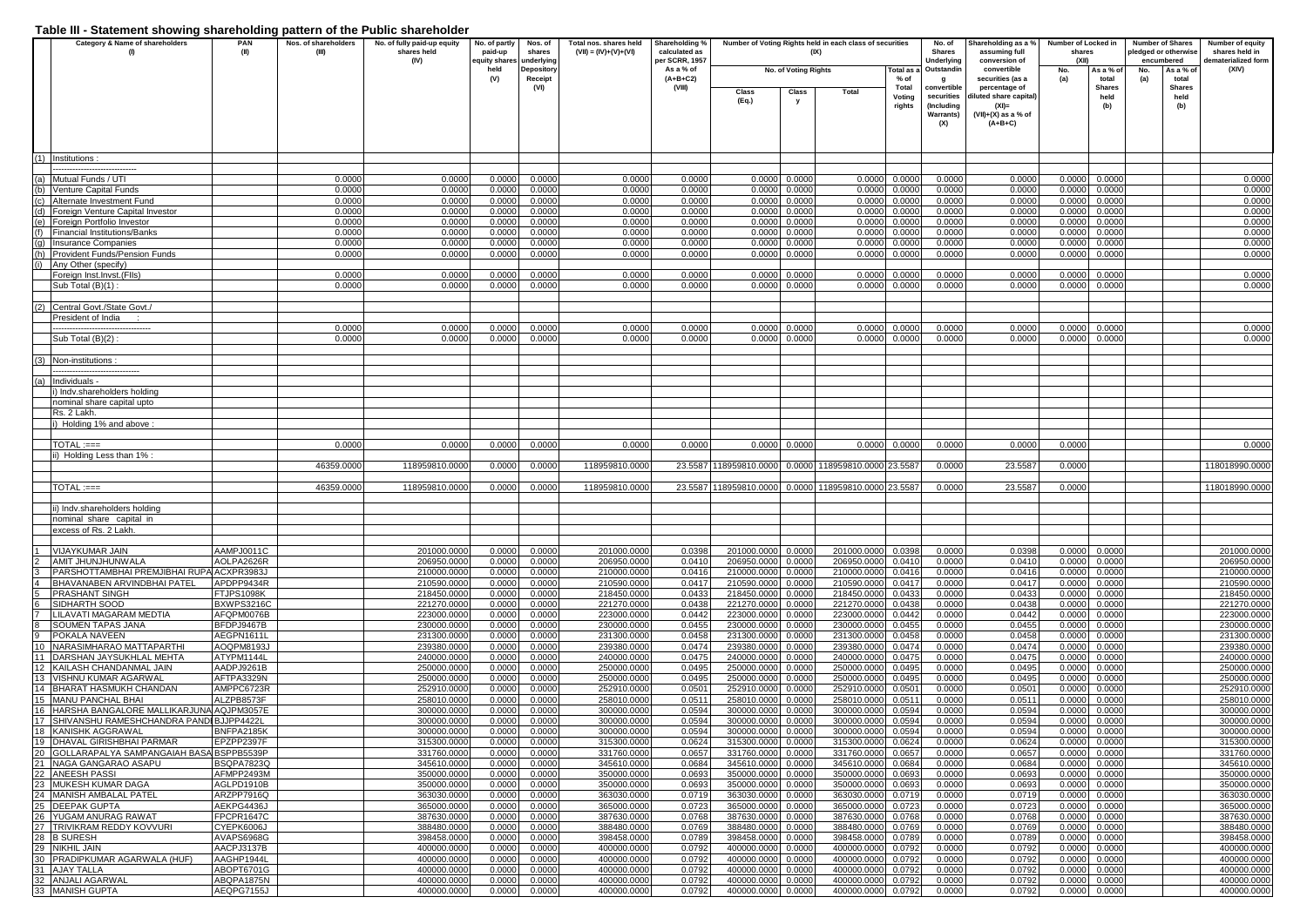| <b>VIKAS GUPTA</b><br><b>GOPAL VERMA</b>             | AEQPG9277F |         |                |               |        |                |         |                    |               |                                                              |               |        |         |        |               |                |
|------------------------------------------------------|------------|---------|----------------|---------------|--------|----------------|---------|--------------------|---------------|--------------------------------------------------------------|---------------|--------|---------|--------|---------------|----------------|
|                                                      |            |         | 400000.0000    | 0.0000        | 0.0000 | 400000.0000    | 0.0792  | 400000.0000 0.0000 |               | 400000.0000                                                  | 0.0792        | 0.0000 | 0.0792  | 0.0000 | 0.0000        | 400000.0000    |
|                                                      | AESPV6488D |         | 400000.0000    | 0.0000        | 0.0000 | 400000.0000    | 0.0792  | 400000.0000        | 0.0000        | 400000.0000                                                  | 0.0792        | 0.0000 | 0.0792  | 0.0000 | 0.0000        | 400000.0000    |
| <b>AMIT KEJRIWAL</b>                                 | AJXPK8605M |         | 400000.0000    | 0.0000        | 0.0000 | 400000.000     | 0.0792  | 400000.0000        | 0.0000        | 400000.0000                                                  | 0.0792        | 0.0000 | 0.079   | 0.0000 | 0.0000        | 400000.0000    |
| SUMIT KUMAR KEJRIWAL                                 | AKDPK3098B |         | 400000.000     | 0.000         | 0.0000 | 400000.000     | 0.079   | 400000.000         | 0.0000        | 400000.000                                                   | 0.0792        | 0.0000 | 0.079   | 0.000  | 0.0000        | 400000.0000    |
| 38<br>HIREN PRABHUDAS BHALGAMIYA                     | AKOPB8957D |         | 400000.0000    | 0.000         | 0.0000 | 400000.000     | 0.0792  | 400000.0000        | 0.0000        | 400000.0000                                                  | 0.0792        | 0.0000 | 0.0792  | 0.0000 | 0.0000        | 400000.0000    |
|                                                      |            |         |                |               |        |                |         |                    |               |                                                              |               |        |         |        |               |                |
| 39<br>NISHI DEVI                                     | AKTPD5911G |         | 400000.0000    | 0.0000        | 0.0000 | 400000.0000    | 0.0792  | 400000.0000        | 0.0000        | 400000.0000                                                  | 0.0792        | 0.0000 | 0.0792  | 0.0000 | 0.0000        | 400000.0000    |
| <b>URMILA GUPTA</b><br>40                            | ANSPG4337R |         | 400000.000     | 0.000         | 0.0000 | 400000.000     | 0.079   | 400000.000         | 0.0000        | 400000.000                                                   | 0.079         | 0.0000 | 0.0792  | 0.000  | 0.0000        | 400000.000     |
| 41<br>SHILPA GUPTA                                   | AOJPG0748N |         | 400000.000     | 0.000         | 0.0000 | 400000.000     | 0.079   | 400000.000         | 0.0000        | 400000.000                                                   | 0.079         | 0.0000 | 0.0792  | 0.000  | 0.0000        | 400000.000     |
|                                                      |            |         |                |               |        |                |         |                    |               |                                                              |               |        |         |        |               |                |
| 42<br><b>NEETU GUPTA</b>                             | AOXPG2045N |         | 400000.0000    | 0.000         | 0.0000 | 400000.0000    | 0.0792  | 400000.0000        | 0.0000        | 400000.0000                                                  | 0.0792        | 0.0000 | 0.0792  | 0.0000 | 0.0000        | 400000.000     |
| 43<br><b>VIJAY SONI</b>                              | CXQPS1786L |         | 400000.000     | 0.000         | 0.0000 | 400000.000     | 0.079   | 400000.0000        | 0.0000        | 400000.0000                                                  | 0.0792        | 0.0000 | 0.079   | 0.000  | 0.0000        | 400000.0000    |
| 44<br><b>TAPASYA AGNIHOTRI</b>                       | CJFPA4593N |         | 440000.0000    | 0.000         | 0.0000 | 440000.0000    | 0.087'  | 440000.0000        | 0.0000        | 440000.0000                                                  | 0.0871        | 0.0000 | 0.087   | 0.0000 | 0.0000        | 440000.0000    |
|                                                      |            |         |                |               |        |                |         |                    |               |                                                              |               |        |         |        |               |                |
| 45<br><b>HIMANSHU DIWEDI</b>                         | CEKPD5215A |         | 460520.0000    | 0.000         | 0.0000 | 460520.000     | 0.091   | 460520.000         | 0.0000        | 460520.0000                                                  | 0.0912        | 0.0000 | 0.0912  | 0.0000 | 0.0000        | 460520.000     |
| 46<br>PUNJIBEN BABUBHAI RATHOD                       | CABPR8593L |         | 480000.0000    | 0.000         | 0.0000 | 480000.0000    | 0.095   | 480000.0000        | 0.0000        | 480000.0000                                                  | 0.0951        | 0.0000 | 0.0951  | 0.0000 | 0.0000        | 480000.0000    |
| 47 LAKSHMI MACHINENI                                 | BFYPM7916R |         | 482930.000     | 0.000         | 0.0000 | 482930.000     | 0.0956  | 482930.0000        | 0.0000        | 482930.0000                                                  | 0.0956        | 0.0000 | 0.0956  | 0.000  | 0.0000        | 482930.000     |
|                                                      |            |         |                |               |        |                |         |                    |               |                                                              |               |        |         |        |               |                |
| 48<br>HIRAL RAVINDRA SHAH                            | ASQPS4252A |         | 520000.0000    | 0.000         | 0.0000 | 520000.000     | 0.103   | 520000.0000        | 0.0000        | 520000.0000                                                  | 0.1030        | 0.0000 | 0.103   | 0.0000 | 0.0000        | 520000.000     |
| 49<br><b>ANKUR GUPTA</b>                             | AFAPG2152E |         | 528000.000     | 0.000         | 0.0000 | 528000.000     | 0.1046  | 528000.000         | 0.0000        | 528000.000                                                   | 0.1046        | 0.0000 | 0.1046  | 0.000  | 0.0000        | 528000.000     |
| 50<br>KIRTAN GOPALBHAI DHOLA                         | CYYPD5637A |         | 539000.000     | 0.000         | 0.0000 | 539000.000     | 0.1067  | 539000.0000        | 0.0000        | 539000.000                                                   | 0.1067        | 0.0000 | 0.106   | 0.000  | 0.0000        | 0.000          |
|                                                      |            |         |                |               |        |                |         |                    |               |                                                              |               |        |         |        |               |                |
| BHAVESHBHAI KALUBHAI NAKRANI                         | ATQPN9128H |         | 586180.000     | 0.000         | 0.0000 | 586180.000     | 0.116'  | 586180,000         | 0.0000        | 586180.000                                                   | 0.1161        | 0.0000 | 0.116   | 0.000  | 0.0000        | 586180.000     |
| 52<br><b>VIJAY KUMAR ARYA HUF</b>                    | AACHV1219E |         | 622500.0000    | 0.000         | 0.0000 | 622500.000     | 0.1233  | 622500.0000        | 0.0000        | 622500.0000                                                  | 0.1233        | 0.0000 | 0.1233  | 0.0000 | 0.0000        | 622500.0000    |
| 53<br>RAJ KUMAR RAJGARIA                             |            |         |                |               |        |                |         |                    |               |                                                              |               |        |         |        |               |                |
|                                                      | AIHPR1505Q |         | 629000.0000    | 0.000         | 0.0000 | 629000.0000    | 0.1246  | 629000.0000        | 0.0000        | 629000.0000                                                  | 0.1246        | 0.0000 | 0.1246  | 0.0000 | 0.0000        | 629000.000     |
| 54<br><b>SAVITA GUPTA</b>                            | ALDPA8146P |         | 640000.000     | 0.000         | 0.0000 | 640000.000     | 0.1267  | 640000.000         | 0.0000        | 640000.000                                                   | 0.1267        | 0.0000 | 0.126   | 0.000  | 0.0000        | 640000.000     |
| MAMTA MANOHARLAL VARSHNEY                            | ABQFS2270R |         | 650328.000     | 0.000         | 0.0000 | 650328.000     | 0.1288  | 650328.0000        | 0.0000        | 650328.000                                                   | 0.1288        | 0.0000 | 0.128   | 0.000  | 0.0000        | 650328.0000    |
|                                                      |            |         |                |               |        |                |         |                    |               |                                                              |               |        |         |        |               |                |
| <b>MADAN PRASAD GUPTA</b><br>56                      | AEHPG4342L |         | 800000.0000    | 0.000         | 0.0000 | 800000.0000    | 0.1584  | 800000.0000        | 0.0000        | 800000.0000                                                  | 0.1584        | 0.0000 | 0.1584  | 0.0000 | 0.0000        | 800000.000     |
| 57<br><b>RICHI BANSAL</b>                            | ADWPB0496N |         | 825000.000     | 0.000         | 0.0000 | 825000.000     | 0.1634  | 825000.0000        | 0.0000        | 825000.000                                                   | 0.1634        | 0.0000 | 0.1634  | 0.000  | 0.0000        | 825000.000     |
| MICKIN MUKUND SHETH                                  | AAIFE6716B |         | 850000.000     | 0.000         | 0.0000 | 850000.000     | 0.168   | 850000.000         | 0.0000        | 850000.000                                                   | 0.1683        | 0.0000 | 0.168   | 0.000  | 0.0000        | 850000.000     |
|                                                      |            |         |                |               |        |                |         |                    |               |                                                              |               |        |         |        |               |                |
| 59<br>SUNDER LAL AGGARWAL AND SONS HAANHS9961H       |            |         | 940960.0000    | 0.000         | 0.0000 | 940960.000     | 0.1863  | 940960.0000        | 0.0000        | 940960.0000                                                  | 0.1863        | 0.0000 | 0.186   | 0.000  | 0.0000        | 940960.0000    |
| 60<br>SANDEEP KOTHARI                                | AGDPK5582G |         | 987080.0000    | 0.000         | 0.0000 | 987080.0000    | 0.1955  | 987080.0000        | 0.0000        | 987080.0000                                                  | 0.1955        | 0.0000 | 0.1955  | 0.0000 | 0.0000        | 987080.000     |
| 61<br><b>RAJKUMAR SHARMA</b>                         | AQDPS0708G |         | 1000000.000    | 0.000         | 0.0000 | 1000000.000    | 0.1980  | 1000000.0000       | 0.0000        | 1000000.000                                                  | 0.1980        | 0.0000 | 0.1980  | 0.000  | 0.0000        | 1000000.0000   |
|                                                      |            |         |                |               |        |                |         |                    |               |                                                              |               |        |         |        |               |                |
| ANIL KUMAR KHEMKA                                    | AFQPK5134A |         | 1200000.000    | 0.000         | 0.0000 | 1200000.000    | 0.237   | 1200000.000        | 0.000         | 1200000.000                                                  | 0.237         | 0.0000 | 0.237   | 0.000  | 0.0000        | 1200000.000    |
| 63<br><b>BHAUMIK PARMAR</b>                          | EQQPP8919H |         | 1298200.0000   | 0.000         | 0.0000 | 1298200.000    | 0.2571  | 1298200.0000       | 0.0000        | 1298200.0000                                                 | 0.2571        | 0.0000 | 0.2571  | 0.0000 | 0.0000        | 1298200.000    |
| HEMANTSINGH NAHARSINGH JHALA<br>64                   | AAQPJ7906E |         | 1400000.000    | 0.000         | 0.0000 | 1400000.000    | 0.2773  | 1400000.0000       | 0.0000        | 1400000.000                                                  | 0.2773        | 0.0000 | 0.277   | 0.000  | 0.0000        | 1400000.000    |
|                                                      |            |         |                |               |        |                |         |                    |               |                                                              |               |        |         |        |               |                |
| SHANTABEN DAYASAKAR DAVE                             | ACBPD7831P |         | 1771300.000    | 0.000         | 0.0000 | 1771300.000    | 0.3508  | 1771300.000        | 0.0000        | 1771300.000                                                  | 0.3508        | 0.0000 | 0.350   | 0.000  | 0.0000        | 1771300.000    |
| GHANSHYAM BACHUBHAI WADIWALA                         | AAXFB6487H |         | 1880000.0000   | 0.000         | 0.0000 | 1880000.000    | 0.3723  | 1880000.000        | 0.0000        | 1880000.000                                                  | 0.3723        | 0.0000 | 0.3723  | 0.000  | 0.0000        | 1880000.000    |
|                                                      |            |         | 2150000.0000   |               |        |                |         |                    | 0.0000        |                                                              |               | 0.0000 |         | 0.0000 |               | 2150000.0000   |
| UMEDBHAI GABHRUBHAI BASIYA                           | AISPB3207C |         |                | 0.000         | 0.0000 | 2150000.000    | 0.4258  | 2150000.000        |               | 2150000.0000                                                 | 0.4258        |        | 0.4258  |        | 0.0000        |                |
| 68<br>YASHKUMAR POONAMCHAND GOLECI AADPG4665N        |            |         | 2500000.000    | 0.000         | 0.0000 | 2500000.000    | 0.4951  | 2500000.0000       | 0.0000        | 2500000.000                                                  | 0.4951        | 0.0000 | 0.4951  | 0.000  | 0.0000        | 2500000.0000   |
| PRATIBHA KOTHARI                                     | AFTPK1965Q |         | 2500000.000    | 0.000         | 0.0000 | 2500000.000    | 0.4951  | 2500000.0000       | 0.0000        | 2500000.000                                                  | 0.4951        | 0.0000 | 0.4951  | 0.000  | 0.0000        | 2500000.0000   |
|                                                      |            |         |                |               |        |                |         |                    |               |                                                              |               |        |         |        |               |                |
| <b>SURESH AGARWAL</b>                                | ASYPA7829D |         | 2810000.0000   | 0.000         | 0.0000 | 2810000.000    | 0.5565  | 2810000.000        | 0.0000        | 2810000.000                                                  | 0.5565        | 0.0000 | 0.556   | 0.000  | 0.0000        | 2810000.000    |
| RATNAKAR MANIKRAO GUTTE                              | ABPPG7367Q |         | 2940000.0000   | 0.000         | 0.0000 | 2940000.0000   | 0.5822  | 2940000.0000       | 0.0000        | 2940000.000                                                  | 0.5822        | 0.0000 | 0.5822  | 0.000  | 0.0000        | 2940000.0000   |
| SANJAY SINGAL HUF                                    | AAMHS8301N |         | 6000000.000    | 0.000         | 0.0000 | 6000000.000    | 1.1882  | 6000000.000        | 0.0000        | 6000000.000                                                  | 1.1882        | 0.0000 | 1.1882  | 0.000  | 0.0000        | 6000000.0000   |
| 72                                                   |            |         |                |               |        |                |         |                    |               |                                                              |               |        |         |        |               |                |
| <b>SANJAY SINGAL</b>                                 | ANRPS7985C |         | 6000000.0000   | 0.000         | 0.0000 | 6000000.000    | 1.1882  | 6000000.0000       | 0.0000        | 6000000.000                                                  | 1.1882        | 0.0000 | 1.1882  | 0.0000 | 0.0000        | 6000000.0000   |
| $\mathsf{TOTAL} := =$                                |            | 73.000  | 58369126.0000  | 0.000         | 0.0000 | 58369126.000   | 11.5594 | 58369126.0000      | 0.0000        | 58369126.0000 11.5594                                        |               | 0.0000 | 11.5594 | 0.0000 |               | 57830126.0000  |
|                                                      |            |         |                |               |        |                |         |                    |               |                                                              |               |        |         |        |               |                |
| TOPGAIN FINANCE PRIVATE LIMITED AAECT0741J           |            |         | 667811.0000    | 0.0000        | 0.0000 | 667811.0000    | 0.132   | 667811.0000        | 0.0000        | 667811.0000                                                  | 0.1323        | 0.0000 | 0.132   | 0.0000 | 0.0000        | 667811.0000    |
| $TOTAL := =$                                         |            | 1.000   | 667811.0000    | 0.0000        | 0.0000 | 667811.0000    | 0.1323  | 667811.0000        | 0.0000        | 667811.0000                                                  | 0.1323        | 0.0000 | 0.132   | 0.000  |               | 667811.000     |
|                                                      |            |         |                |               |        |                |         |                    |               |                                                              |               |        |         |        |               |                |
|                                                      |            |         |                |               |        |                |         |                    |               |                                                              |               |        |         |        |               |                |
| <b>Employee Trusts</b>                               |            | 0.000   | 0.0000         | 0.0000        | 0.0000 | 0.0000         | 0.0000  | 0.0000             | 0.0000        | 0.0000                                                       | 0.0000        | 0.0000 | 0.0000  | 0.0000 | 0.0000        | 0.0000         |
| Overseas Depositories (holding                       |            |         |                |               |        |                |         |                    |               |                                                              |               |        |         |        |               |                |
| DRs) (balancing figure)                              |            | 0.000   | 0.000          | 0.000         | 0.0000 | 0.0000         | 0.000   | 0.0000             | 0.0000        | 0.000                                                        | 0.0000        | 0.0000 | 0.000   | 0.000  | 0.0000        | 0.0000         |
| Any Other (specify)                                  |            |         |                |               |        |                |         |                    |               |                                                              |               |        |         |        |               |                |
| <b>Bodies Corporate</b>                              |            |         |                |               |        |                |         |                    |               |                                                              |               |        |         |        |               |                |
| i) Holding 1% and above                              |            |         |                |               |        |                |         |                    |               |                                                              |               |        |         |        |               |                |
| EVERGROWING IRON AND FINVEST LTAAACE1287C            |            |         | 6000000.000    | 0.0000        | 0.0000 | 6000000.000    | 1.1882  | 6000000.0000       | 0.0000        | 6000000.0000                                                 | 1.1882        | 0.0000 | 1.1882  | 0.0000 | 0.0000        | 6000000.000    |
|                                                      |            |         | 6871200.0000   | 0.0000        | 0.0000 | 6871200.000    |         | 6871200.0000       | 0.0000        | 6871200.000                                                  |               | 0.0000 |         | 0.0000 | 0.0000        | 6871200.000    |
| VEEPRA REALESTATE CONSULTANTS AADCV8456F             |            |         |                |               |        |                | 1.3608  |                    |               |                                                              | 1.3608        |        | 1.3608  |        |               |                |
| GREATFIN LEASING & CREDIT LIMITED AAACG5265C         |            |         | 7500000.000    | 0.000         | 0.0000 | 7500000.000    | 1.4853  | 7500000.0000       | 0.0000        | 7500000.000                                                  | 1.4853        | 0.0000 | 1.485   | 0.000  | 0.0000        | 7500000.0000   |
| INDIVAR TRADERS PRIVATE LIMITED                      | AACCI1585K |         | 9765940.000    | 0.000         | 0.0000 | 9765940.000    | 1.9340  | 9765940.000        | 0.0000        | 9765940.00                                                   | 1.9340        | 0.0000 | 1.934   | 0.000  | 0.0000        | 9765940.000    |
| K.K. AGRO TRADE VENTURES PRIVAT                      | AADCK3553E |         | 10070000.0000  | 0.000         | 0.0000 | 10070000.000   | 1.9943  | 10070000.000       | 0.0000        | 10070000.000                                                 | 1.9943        | 0.0000 | 1.994   | 0.0000 | 0.0000        | 10070000.000   |
|                                                      |            |         |                |               |        |                |         |                    |               |                                                              |               |        |         |        |               |                |
| MIDLAND FINANCIAL ADVISORY PRIVA AAGCM6001J          |            |         | 11612700.0000  | 0.000         | 0.0000 | 11612700.000   | 2.2998  | 11612700.0000      | 0.0000        | 11612700.000                                                 | 2.2998        | 0.0000 | 2.2998  | 0.0000 | 0.0000        | 11612700.000   |
| <b>ZUBER TRADING LLP</b>                             | AABFZ3256E |         | 13029630.000   | 0.000         | 0.0000 | 13029630.000   | 2.5804  | 13029630.0000      | 0.0000        | 13029630.000                                                 | 2.5804        | 0.0000 | 2.580   | 0.000  | 0.0000        | 13029630.000   |
| FRANKLIN LEASING AND FINANCE LIM AAACF0784B          |            |         | 18297150.0000  | 0.000         | 0.0000 | 18297150.000   | 3.6236  | 18297150.0000      | 0.0000        | 18297150.000                                                 | 3.6236        | 0.0000 | 3.623   | 0.000  | 0.0000        | 18297150.0000  |
|                                                      |            |         | 20000000.0000  |               |        |                |         |                    |               |                                                              |               |        |         |        |               |                |
| WOODLAND RETAILS PRIVATE LIMITE AABCW1644A           |            |         |                | 0.000         | 0.0000 | 20000000.000   | 3.9608  | 20000000.000       | 0.0000        | 20000000.000                                                 | 3.9608        | 0.0000 | 3.960   | 0.0000 | 0.0000        | 20000000.0000  |
| AASTHA VANIJYA PRIVATE LIMITED                       | AAKCA1502G |         | 20000000.000   | 0.000         | 0.0000 | 20000000.000   | 3.960   | 20000000.000       | 0.0000        | 20000000.00                                                  | 3.9608        | 0.0000 | 3.960   | 0.000  | 0.0000        | 20000000.0000  |
| ARROWSPACE ADVISORS PRIVATE LI AAKCA2800K            |            |         | 20000000.000   | 0.000         | 0.0000 | 20000000.000   | 3.960   | 20000000.000       | 0.000         | 20000000.00                                                  | 3.960         | 0.0000 | 3.960   | 0.000  | 0.000         | 20000000.000   |
|                                                      |            |         |                |               |        | 20000000.000   | 3.9608  |                    |               |                                                              | 3.960         |        |         |        |               |                |
| SURABHI DEALMARK PRIVATE LIMITEL AAQCS6011A          |            |         | 20000000.0000  | 0.000         | 0.0000 |                |         | 20000000.0000      | 0.0000        | 20000000.000                                                 |               | 0.0000 | 3.960   | 0.0000 | 0.0000        | 20000000.0000  |
| INA IRAJ FINANCIAL MANAGEMENT PRI AACCN7949J         |            |         | 25000000.0000  | 0.0000 0.0000 |        | 25000000.0000  |         |                    |               | 4.9510  25000000.0000  0.0000  25000000.0000  4.9510  0.0000 |               |        | 4.9510  |        | 0.0000 0.0000 | 25000000.0000  |
|                                                      |            |         | 25000000.0000  | 0.0000        | 0.0000 | 25000000.0000  |         |                    |               | 4.9510 25000000.0000 0.0000 25000000.0000 4.9510             |               | 0.0000 | 4.9510  | 0.0000 | 0.0000        | 25000000.0000  |
|                                                      |            |         |                |               |        |                |         |                    |               |                                                              |               |        |         |        |               |                |
|                                                      |            |         |                |               |        |                |         |                    |               |                                                              |               |        |         |        |               |                |
| $\overline{TOTAL} := =$                              |            | 14.0000 | 213146620.0000 | 0.0000        | 0.0000 | 213146620.0000 |         |                    |               | 42.2114 213146620.0000 0.0000 213146620.0000 42.2114         |               | 0.0000 | 42.2114 | 0.0000 |               | 213146620,0000 |
| ii) Holding Less than 1%:                            |            |         |                |               |        |                |         |                    |               |                                                              |               |        |         |        |               |                |
|                                                      |            |         | 52627060.0000  |               |        | 52627060.0000  | 10.4222 |                    |               |                                                              |               |        |         |        |               |                |
|                                                      |            | 95.0000 |                | 0.0000        | 0.0000 |                |         |                    |               | 52627060.0000 0.0000 52627060.0000 10.4222                   |               | 0.0000 | 10.4222 | 0.0000 |               | 52327060.0000  |
|                                                      |            |         |                |               |        |                |         |                    |               |                                                              |               |        |         |        |               |                |
| $TOTAL := ==$                                        |            | 95.0000 | 52627060.0000  | 0.0000        | 0.0000 | 52627060.0000  | 10.4222 |                    |               | 52627060.0000 0.0000 52627060.0000 10.4222                   |               | 0.0000 | 10.4222 | 0.0000 |               | 52327060.0000  |
|                                                      |            |         |                |               |        |                |         |                    |               |                                                              |               |        |         |        |               |                |
|                                                      |            |         |                |               |        |                |         |                    |               |                                                              |               |        |         |        |               |                |
| Non Resident Indian                                  |            |         |                |               |        |                |         |                    |               |                                                              |               |        |         |        |               |                |
| i) Holding 1% and above:                             |            |         |                |               |        |                |         |                    |               |                                                              |               |        |         |        |               |                |
|                                                      |            |         |                |               |        |                |         |                    |               |                                                              |               |        |         |        |               |                |
|                                                      |            |         |                |               |        |                |         |                    |               |                                                              |               |        |         |        |               |                |
| $TOTAL := ==$                                        |            | 0.0000  | 0.0000         | 0.0000        | 0.0000 | 0.0000         | 0.0000  |                    | 0.0000 0.0000 |                                                              | 0.0000 0.0000 | 0.0000 | 0.0000  | 0.0000 |               | 0.0000         |
| ii) Holding Less than 1%:                            |            |         |                |               |        |                |         |                    |               |                                                              |               |        |         |        |               |                |
|                                                      |            |         |                |               |        |                |         |                    |               |                                                              |               |        |         |        |               |                |
|                                                      |            | 57.0000 | 460823.0000    | 0.0000        | 0.0000 | 460823.0000    | 0.0913  | 460823.0000 0.0000 |               | 460823.0000 0.0913                                           |               | 0.0000 | 0.0913  | 0.0000 |               | 460823.0000    |
| 12<br>14 SUBHLABH TRADEVIN PRIVATE LIMITE AAMCS0257L |            |         |                |               |        |                |         |                    |               |                                                              |               |        |         |        |               |                |
| TOTAL :===                                           |            | 57.0000 | 460823.0000    | 0.0000        | 0.0000 | 460823.0000    | 0.0913  | 460823.0000 0.0000 |               | 460823.0000 0.0913                                           |               | 0.0000 | 0.0913  | 0.0000 |               | 460823,0000    |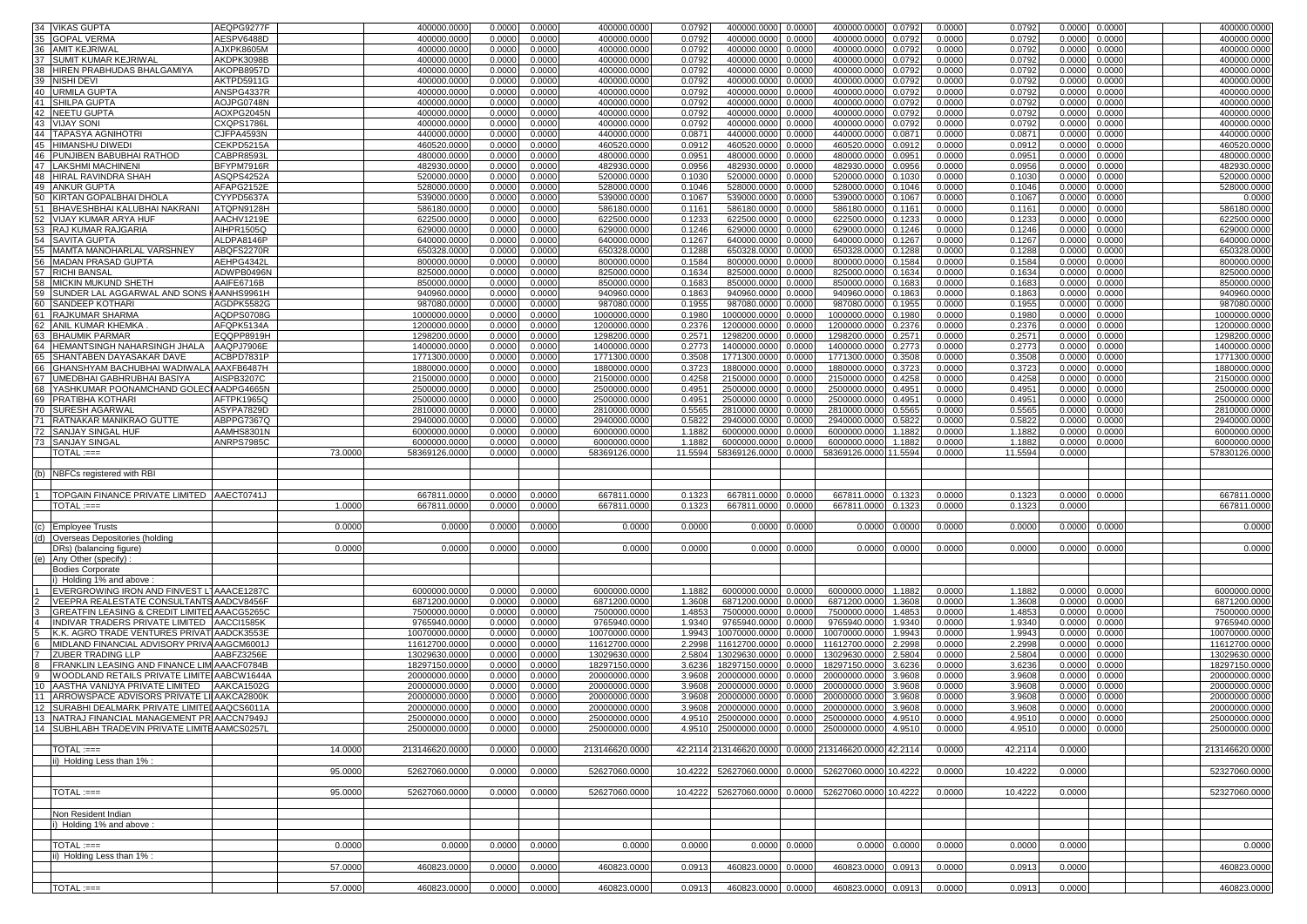| Foreign National                                        | 0.0000     | 0.000(         | 0.0000 | 0.0000 | 0.0000         | 0.0000 | 0.0000                        | 0.000  | 0.0000                                               | 0.0000 | J.000 <sup>r</sup> | 0.0000   | 0.0000 | 0.0000 |        | 0.0000                |
|---------------------------------------------------------|------------|----------------|--------|--------|----------------|--------|-------------------------------|--------|------------------------------------------------------|--------|--------------------|----------|--------|--------|--------|-----------------------|
| Overseas Corporate Bodies                               | 0.000      | 0.000          | 0.0000 | 0.0000 | 0.0000         | 0.0000 | 0.0000                        | 0.000  | 0.0000                                               | 0.0000 | J.000 <sup>r</sup> | 0.000C   | 0.0000 | 0.0000 |        | 0.0000                |
| Foreign Bank                                            | 0.000      | 0.0000         | 0.0000 | 0.0000 | 0.0000         | 0.0000 | 0.0000                        | 0.000  | 0.0000                                               | 0.0000 | 0.000f             | 0.0000   | 0.0000 | 0.0000 |        | 0.0000                |
| Trust                                                   | 0.0000     | 0.000          | 0.0000 | 0.0000 | 0.0000         | 0.0000 | 0.0000                        | 0.000  | 0.0000                                               | 0.0000 | 0.000f             | 0.0000   | 0.0000 | 0.0000 |        | 0.0000                |
| Foreign Company                                         | 0.0000     | 0.000          | 0.0000 | 0.0000 | 0.0000         | 0.0000 | 0.0000                        | 0.000  | 0.0000                                               | 0.0000 | 0.000C             | 0.0000   | 0.0000 | 0.0000 |        | 0.0000                |
| <b>Others</b>                                           | 0.000      | 0.0000         | 0.0000 | 0.0000 | 0.0000         | 0.0000 | 0.0000                        | 0.000f | 0.0000                                               | 0.0000 | 0.0000             | 0.0000   | 0.0000 | 0.0000 |        | 0.0000                |
| Sub Total (B)(3):                                       | 46599.0000 | 444231250.0000 | 0.0000 | 0.0000 | 444231250.0000 |        | 87.9753 444231250.0000        | 0.0000 | 444231250.0000 87.9753                               |        | 0.000 <sup>c</sup> | 87.9753  | 0.0000 | 0.0000 |        | 442451430.0000        |
| Total Public shareholding: $(B) = (B)(1)+(B)(2)+(B)(3)$ | 46599.0000 | 444231250.0000 | 0.0000 | 0.0000 | 444231250.0000 |        | 87.9753 444231250.0000 0.0000 |        | 444231250.0000 87.9753                               |        | 0.000C             | 87.9753  | 0.0000 | 0.0000 |        | 442451430.0000        |
|                                                         |            |                |        |        |                |        |                               |        |                                                      |        |                    |          |        |        |        |                       |
| <b>IEPF Authority</b>                                   | 0.000      | 0.000(         | 0.0000 | 0.000C | 0.0000         | 0.0000 | 0.0000                        | 0.000  | 0.0000                                               | 0.0000 | 0.000 <sup>c</sup> | 0.0000   | 0.0000 | 0.0000 |        | 0.0000                |
| TOTAL -->                                               | 46601.0000 | 504950000.0000 | 0.0000 | 0.0000 | 504950000.0000 |        |                               |        | 100.0000 504950000.0000 0.0000 504950000.0000 ###### |        | 0.0000             | 100.0000 | 0.000( | 0.0000 | 0.0000 | 0.0000 503170180.0000 |
|                                                         |            |                |        |        |                |        |                               |        |                                                      |        |                    |          |        |        |        |                       |